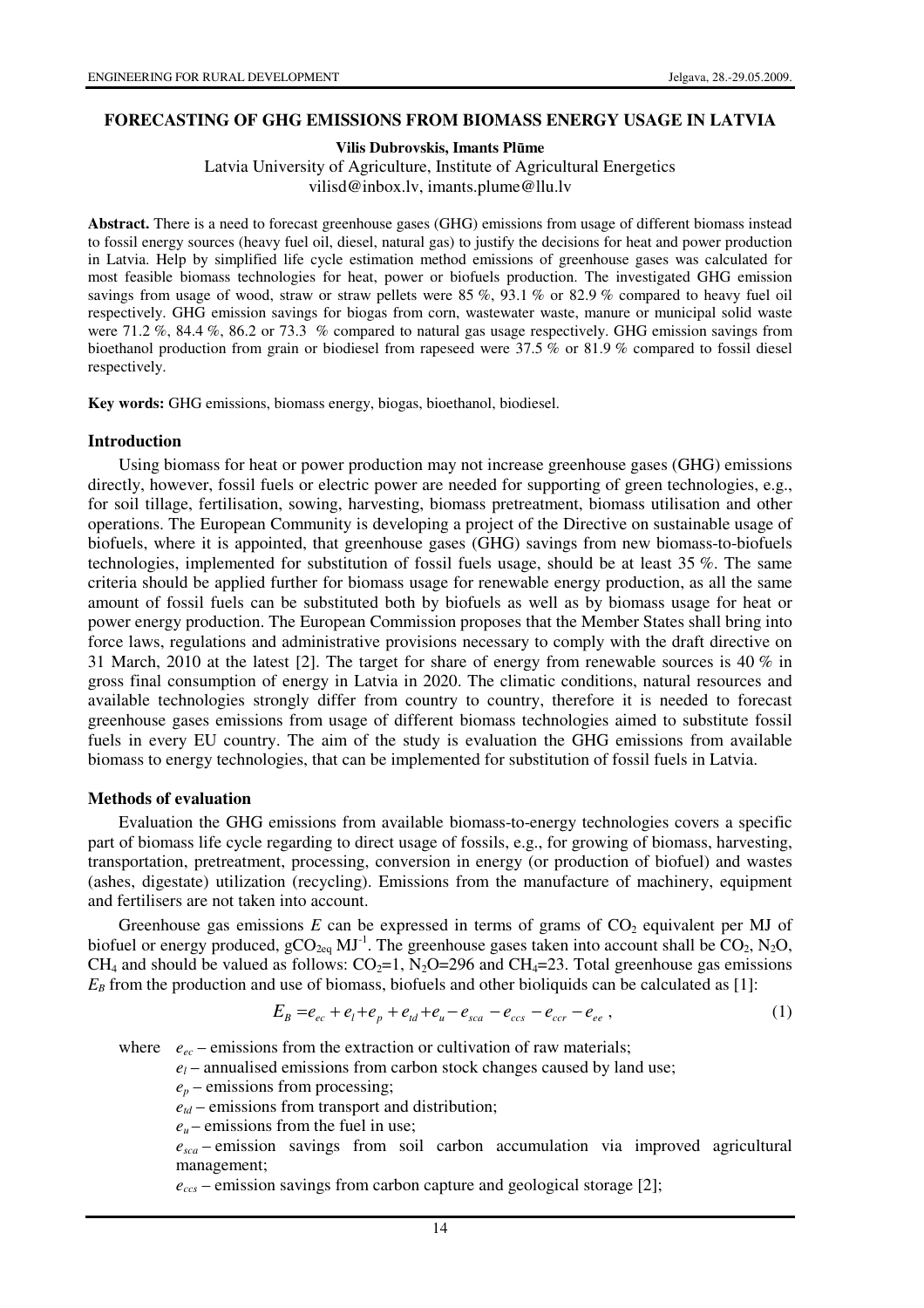$e_{\text{ccr}}$  – emission savings from carbon (methane) capture and usage (e.g.,  $CO_2$  utilisation in greenhouses, in food industry) [2];

*eee* – emission savings from excess electricity from cogeneration.

Emissions from the extraction or cultivation of raw materials  $e_{ec}$  can be calculated as:

$$
e_{ec} = e_{st} + e_s + e_f + e_{cp} + e_h, \qquad (2)
$$

where  $e_{st}$  – emissions from soil tillage;

 $e_s$  – emissions from sowing, *e<sup>f</sup>* – emissions from fertilisation; *ecp* – emissions from crop protection,  $e_h$  – emissions from harvesting,  $\text{gCO}_{2\text{eq}}$  MJ<sup>-1</sup>.

Annualised emissions from carbon stock changes caused by land use  $e_l$  are included in total greenhouse gas emissions, if the average soil carbon content changes significantly during long-term (e.g. 20-year period) cultivation of energy plants. Emissions from the processing of raw materials *e<sup>p</sup>* can be calculated as:

$$
e_p = e_t + e_c + e_{tr} + e_{pc},\tag{3}
$$

where  $e_t$  – emissions from transportation of biomass to the processing plant;

 $e_c$  – emissions from biomass conditioning (drying, cutting, chopping, shredding, milling, peletizing);

 $\epsilon_{tr}$  – emissions from biomass treatment (chemical, biological, e.t.c.),  $\rm gCO_{2eq}$  MJ<sup>-1</sup>.

Emissions from transport and distribution can be calculated as:

$$
e_{td} = e_t + e_d + e_{st} \tag{4}
$$

where  $e_t$  – emissions from transportation of biomass (biofuels);

 $e_t$  – emissions from distribution (packaging, handling, pumping, compressing, etc.) of biomass (biofuels);

*est* – emissions from storage (biomass handling, conditioning of microclimate, etc.) of biomass (biofuels),  $\text{gCO}_{2\text{eq}}$   $\text{MJ}^{-1}$ .

Emissions from the biomass (biofuel) in use  $e<sub>u</sub>$  can be calculated as:

$$
e_u = e_{eq} + e_{com} + e_{wu}, \qquad (5)
$$

where  $e_{eq}$  – emissions from the energy unit equipment (transporters, pumps, fanes, and other) operation;

 *ecom* – emissions from biomass (biofuels) combustion (conversion into energy),

 $e_{wu}$  – emissions from waste (e.g., ashes, digestate) utilisation (landfilling),  $\rm gCO_{2eq}$  MJ<sup>-1</sup>.

Emissions from the manufacture of machinery and equipment shall not be taken into account [2]. GHG emissions from solid biomass (biofuels) combustion *ecom* arise from methane and nitrogen oxides (biomass is regarded as  $CO<sub>2</sub>$  neutral) and can be calculated as:

$$
e_{com} = \frac{(23EF_{CH_4} + 296EF_{N_2O})}{\eta_w} \,, \tag{6}
$$

where  $EFH_4$ ,  $EFN_2O$  – mass of methane or nitrogen oxide released per 1 MJ net energy produced respectively,  $g MJ^{-1}$ ;

23, 296 – coefficients to value methane or nitrogen oxide as greenhouse gases respectively;

 $\eta_w$  – correction coefficient evaluating the moisture of solid biomass (solid biofuel), if the actual moisture of biomass differs from the default value.

Correction coefficient evaluating the moisture of solid biofuels  $\eta_w$  (for biomass combustion technologies not including heat recovering by flue gases condensation) can be calculated as: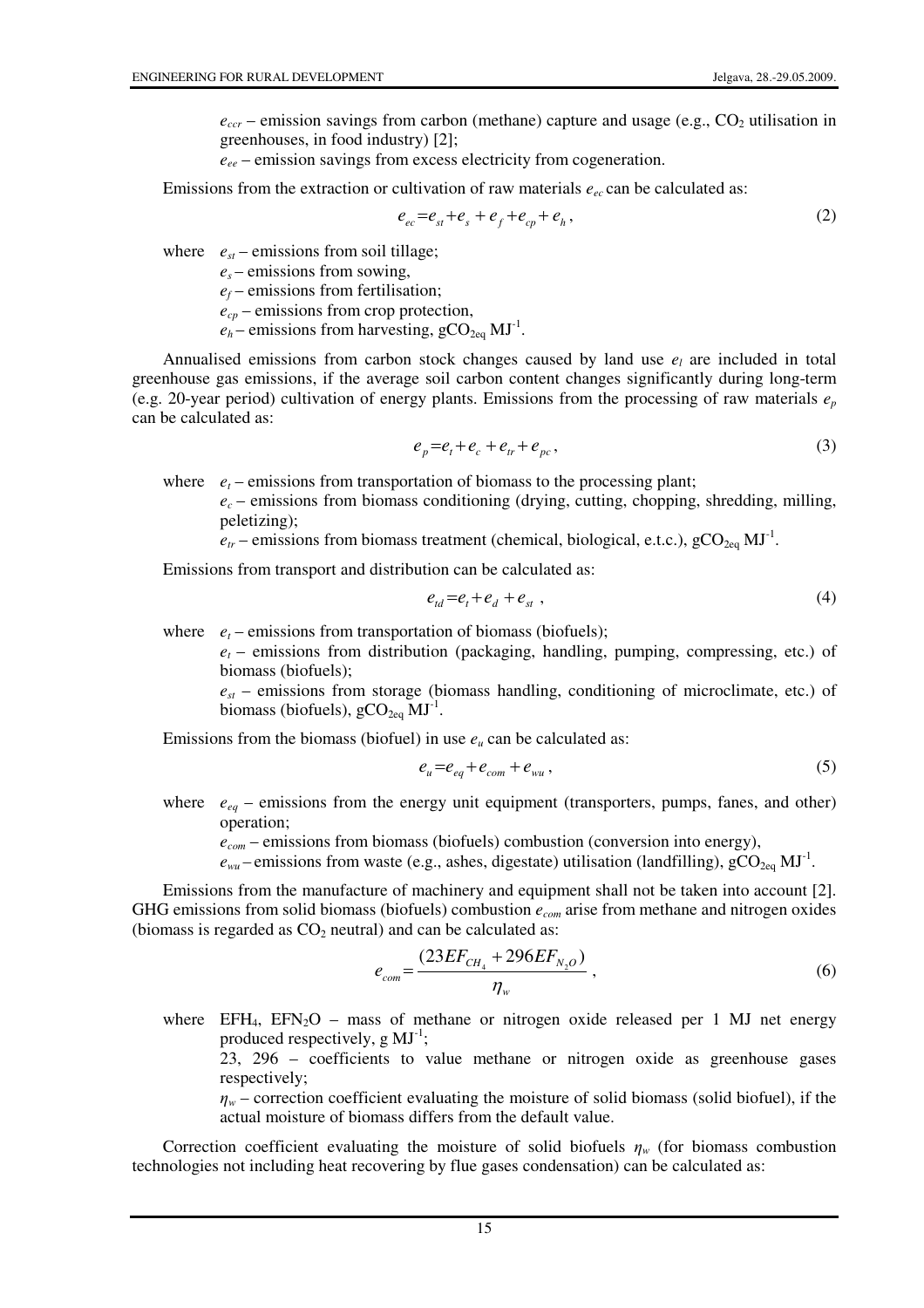$$
\eta_w = \frac{Q_w}{Q_d} \,,\tag{7}
$$

where  $Q_w$  – energy wasted for evaporation of water containing 1 kg dry biomass matter, MJ kg<sup>-1</sup> net energy produced respectively,  $g$   $MJ^{-1}$ ;

 $Q_d$  – energy released from combustion of 1 kg dry biomass, MJ kg<sup>-1</sup>.

Energy wasted for water evaporation from biomass  $Q_w$  can be calculated as:

$$
Q_w = m_w(c(t_v - t_{wb}) + r)),
$$
\n(8)

where  $m_w$  – mass of water evaporated from biomass containing 1 kg dry matter, kg;  $c$  – energy for heating of 1 kg water by 1 °K,  $c = 0.00419$  MJ kg<sup>-1</sup>K<sup>-1</sup>;

 $t_v$  – temperature for water evaporation,  $t_v = 373$ °K (100 °C),

 $t_{wb}$  – temperature (equal to ambient temperature usually) of wet biomass before combustion,  $t_{wb} = 383 \text{ }^{\circ}\text{K}$  (10  $\text{ }^{\circ}\text{C}$ ),

*r* – heat energy for evaporation of 1 kg water,  $r = 2.27 \text{ MJ kg}^{-1}$ .

Emissions from mobile machines running on fossil fuel (e.g., diesel, gasoline, LPG) and emissions from equipment powered by electricity can be calculated as:

$$
e_F = \frac{\sum_j F_j EF_j}{Q_{net}} \tag{9}
$$

where  $F_j$  – fuel usually consumed by the machine used for operation, MJ;

 $EF_i$  – emission factor for fuel or electricity,  $gCO_{2eq}$  MJ<sup>-1</sup>;

*j* – fuel and electricity type,

 $Q_{net}$  – total net energy obtained in the result of implementation of biomass-to-energy technology, MJ.

Energy content (lower calorific value, ) for fossil fuel diesel by weight equal to 43 MJ kg<sup>-1</sup>, or by volume equals to 36 MJ kg<sup>-1</sup> Emission factor  $E_F$  for fossil fuel *j* can be calculated as:

$$
E_{F_j} = EF_{CO_2j} + 23EF_{CH_4j} + 296EF_{N_2Oj},\tag{10}
$$

where  $EFCO_{2j}$ ,  $EFCH_4$ ,  $EFN_2O$  – emission factors for carbon dioxide, methane and nitrogen oxide respectively,  $\text{gCO}_{2\text{eq}}$  MJ<sup>-1</sup>.

Values of emission factors  $E_{Fj}$  are calculated by formula (8) and are used for rough evaluation of GHG emissions in Latvia, Table 1.

Emission savings  $S<sub>E</sub>$  from biomass usage for energy production:

$$
S_E = \frac{(E_F - E_B)100}{E_F} \tag{11}
$$

where  $S_E$  – emission savings from biomass usage compared to fossil fuel, %;

 $E_F$  – fossil fuel (coal, oil, natural gas) comparator, see Table 1, gCO<sub>2eq</sub> MJ<sup>-1</sup>;

 $E_B$  – total emissions from biomass (biofuel) usage for energy production,  $\text{gCO}_{2\text{eq}}$  MJ<sup>-1</sup>.

Emission savings from soil carbon accumulation e<sub>sca</sub>, emission savings from carbon capture and geological storage *eccs* not included in calculations due to lack of relevant data for Latvia conditions. Emissions from the manufacture of machinery, equipment and mineral fertilizers are not included in calculations. Values of fossil coal, fuel oil and natural gas comparators provided in Latvia have acceptable difference (less than 1 %) compared to the respective values in the EU Directive, apart of the value of fossil diesel comparator having a difference around 11 %, as this value does not include emissions from methane and nitrogen oxides released during combustion of fossil diesel in internal combustion engines.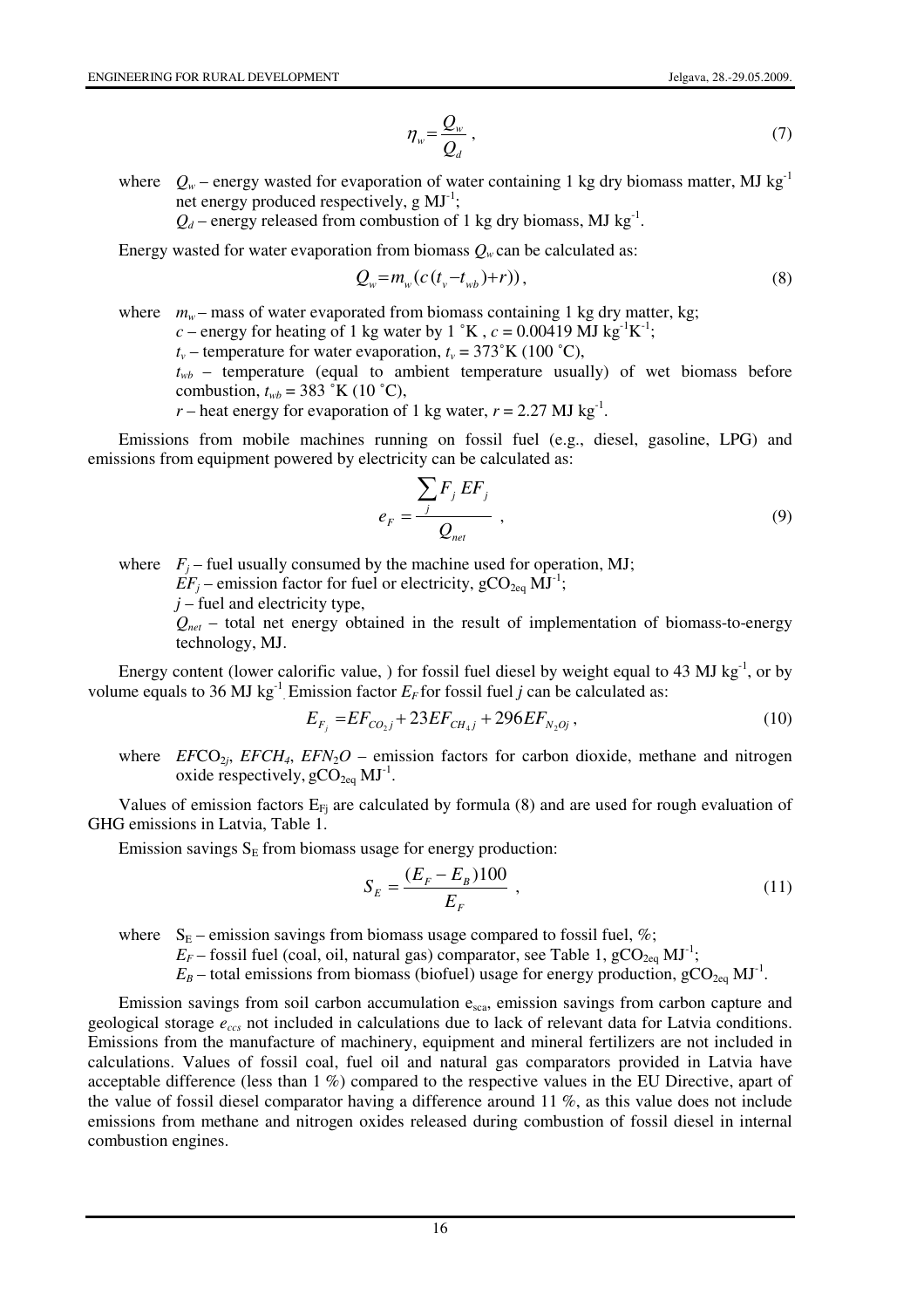| ١ı<br>łГ |  |
|----------|--|
|----------|--|

| <b>Fuel</b><br>Biomass,           | <b>Applications</b>            | $E_{F}$ **** | $E_F$      | EFCO <sub>2</sub> | EFCH <sub>4</sub> | EFN <sub>2</sub> O | <b>References</b>                |
|-----------------------------------|--------------------------------|--------------|------------|-------------------|-------------------|--------------------|----------------------------------|
| Coal                              | Energy<br>sector               | 94.0         | 94.55      | 94.08*            | 0.001             | 0.0015             | [4, TABLE]<br>$[2.5]$ , *[3]     |
| Residual<br>Fuel Oil              | Energy<br>sector               | 77.0         | 77.77      | 77.36*            | 0.010             | 0.0006             | [4, TABLE<br>$2.5$ ], $*$ [3]    |
| Natural gas                       | Energy<br>sector               | 56.1         | 56.42      | 56.10*            | 0.001             | 0.001              | $*$ [3]                          |
| Diesel                            | Mobile<br>of-road<br>machinery | 83.4         | 82.53      | 74.00*            | 0.00415           | 0.0285             | [4, TABLE]<br>$3.3.1$ ], $*$ [3] |
| Electricity                       | Energy<br>sector               |              | $100.83**$ | <b>NA</b>         | <b>NA</b>         | <b>NA</b>          | $[5]$                            |
| Solid<br><b>Biomass</b><br>(wood) | <b>Boilers</b>                 |              | $2.33***$  |                   | 0.011             | 0.007              | [4, TABLE]<br>2.61               |
| Biogasoline<br>, biodiesels       | Residential,<br>agriculture    |              | $0.41***$  |                   | 0.010             | 0.0006             | [4, TABLE<br>$2.5$ ]             |
| Biogas,<br>landfill gas           | Residential<br>combustion      |              | $0.14***$  |                   | 0.005             | 0.0001             | [4, TABLE<br>$2.5$ ]             |

**GHG emission factors for fossil fuels, electricity, biofuels and solid biomass usage**  for energy production,  $gCO_{2eq}$   $MJ<sup>-1</sup>$ 

Notes:  $*CO<sub>2</sub>$  emission factor for fully oxidized fossil fuel in Latvia [3]; \*\*GHG emissions from electric energy usage accepted in Latvia ( $EF_e$  = 363 gCO<sub>2eq</sub> kWh<sup>-1</sup>) [5]; \*\*\*GHG emissions released in the combustion process of biomass (biofuels), calculated by formula (6); \*\*\*\*Default value of fossil fuel comparator  $E_F$  accepted in the EU draft directive.

## **Results and discussions**

**Emisions from wood and straw biomass for heat energy production.** Technically feasible wood biomass for energy is around 2.48 million t dry biomass annually in Latvia. The amount of straw available for energy production is 0.174 million t biomass annually in Latvia. The average calorific values for dry wood or straw are 19.08 or 18.2 MJ  $kg^{-1}$  respectively. The average efficiency of combustion unit (boiler) is 0.82 for wood chips and 0.87 for straw bales or straw pellets burning. Average moistures of wood chips, straw or straw pellets are 45 %, 16 % or 9 % respectively. Heating values of wood biomass and correction coefficients evaluating the moisture of biomass are shown in Fig. 1.



Fig. 1. **Heating value of wood biomass per 1 kg dry matter and coefficient** η**w for correction of heating value in dependence on biomass moisture**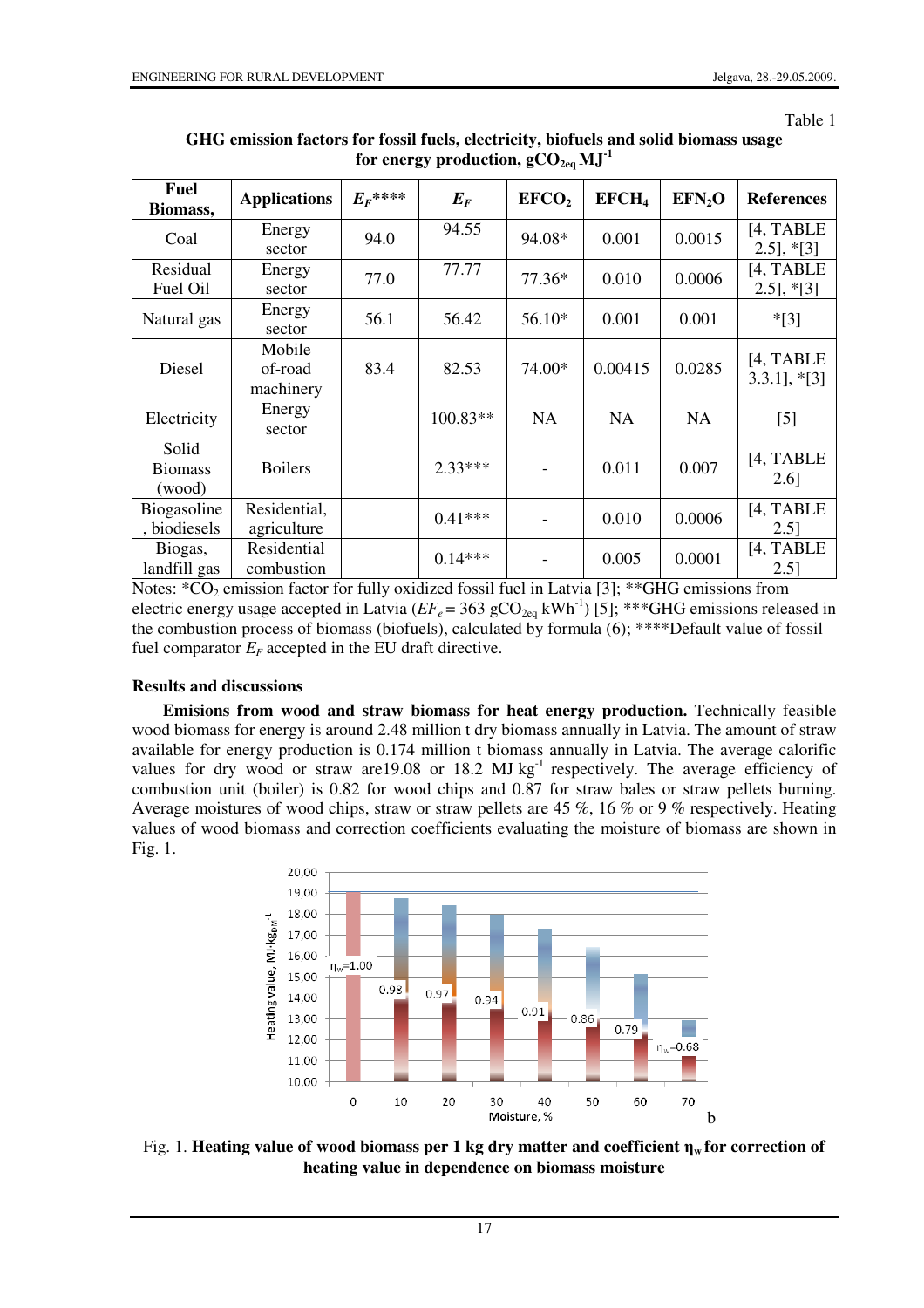Combustion of solid biomass having less moisture significantly increases the heating value of solid biofuel and decreases GHG emissions accordingly. Fuel is diesel used in machinery for providing of biomass to energy technologies and stationary machines are powered by electricity. Emissions from straw growing, fertilization and harvesting are not included in GHG emissions calculations, due to that straw is considered as waste biomass [1]. Calculated GHG emissions from solid biomass usage for heat energy production in Latvia are presented in Table 2.

Table 2

|                                         | ions      | <b>Emiss Woode</b><br>hips | <b>Straw</b> | <b>Straw</b><br>pellets | Corn<br>for<br>biogas | <b>Biogas</b><br>from | <b>Biogas</b><br>from<br><b>WWW</b> manure wastes | <b>Biogas</b><br>from | nol<br>from<br>grain | <b>Bioetha</b> Biodies<br>el from<br>rape<br>seed |
|-----------------------------------------|-----------|----------------------------|--------------|-------------------------|-----------------------|-----------------------|---------------------------------------------------|-----------------------|----------------------|---------------------------------------------------|
| Cultivation                             | $e_{ec}$  | 8.20                       | $\Omega$     | $\Omega$                | 2.85                  | 0.38                  | 0.6                                               | 2.63                  | 5.67                 | 8.32                                              |
| Processing                              | $e_{n}$   | 0.23                       | 2.1          | 9.3                     | 2.91                  | 0.2                   | 0.23                                              | 4.84                  | 35.41                | 5.04                                              |
| Transportation,<br>distribution         | $e_{\mu}$ | 0.11                       | 0.7          | 1.4                     | 2.70                  | 0.083                 | 1.27                                              | $\theta$              | 2.46                 | 1.74                                              |
| <b>Use</b>                              | $e_{sca}$ | 2.88                       | 2.50         | 2.50                    | 8.92                  | 7.71                  | 7.71                                              | 8.73                  | 8.58                 | 9.19                                              |
| $C$ , CH <sub>4</sub> capture and use   | $e_{ccr}$ | $\Omega$                   | $\Omega$     | $\Omega$                | $\Omega$              | $\Omega$              | $-0.88$                                           | $\Omega$              | $\theta$             | $\theta$                                          |
| Excess electricity from<br>cogeneration | $e_{ee}$  | $\overline{0}$             | $\Omega$     | $\Omega$                | $-1.20$               | $-1.20$               | $-1.20$                                           | $-1.20$               | $\Omega$             | $\Omega$                                          |
| Sum                                     | $E_{B}$   | 11.4                       | 5.3          | 13.2                    | 16.2                  | 7.2                   | 7.7                                               | 15.0                  | 52.1                 | 24.3                                              |

## **GHG emissions from biomass technologies for energy**  or biofuels production in Latvia,  $gCO_{2eq}$   $MJ<sup>-1</sup>$

Heavy fuel oil is used as fossil comparator for emissions from solid biofuels, as the heavy fuel oil is usually replaced by wood or straw biomass in Latvia, see Fig. 2.



## Fig. 2. **Emissions and emission savings from solid biomass usage for heat energy production**

GHG emissions savings from woodchips, straw or straw pellets usage for heat energy production are 83-93 %, if the fossil fuel oil is replaced by biomass combustion for heat production

**Emissions from biogas production and utilization.** The most perspective is corn usage for biogas production in Latvia due to high dry matter yield. It is proposed that 120 GJ energy can be obtained from 1 ha sown area with corn. Corn biomass is used for biogas production in the biogas plant on the research and training farm of the Latvia University of Agriculture "Vecauce", Dobele region, since 2008. Biogas is produced from wastewater waste plant and from landfilled municipal waste in Riga. There is vast experience on digestion of livestock manure since the eighties in the last century in Latvia. The produced biogas is utilized in cogeneration units including internal combustion set for heat and electric power generation. The dry matter content in cattle manure 12-14 % is accepted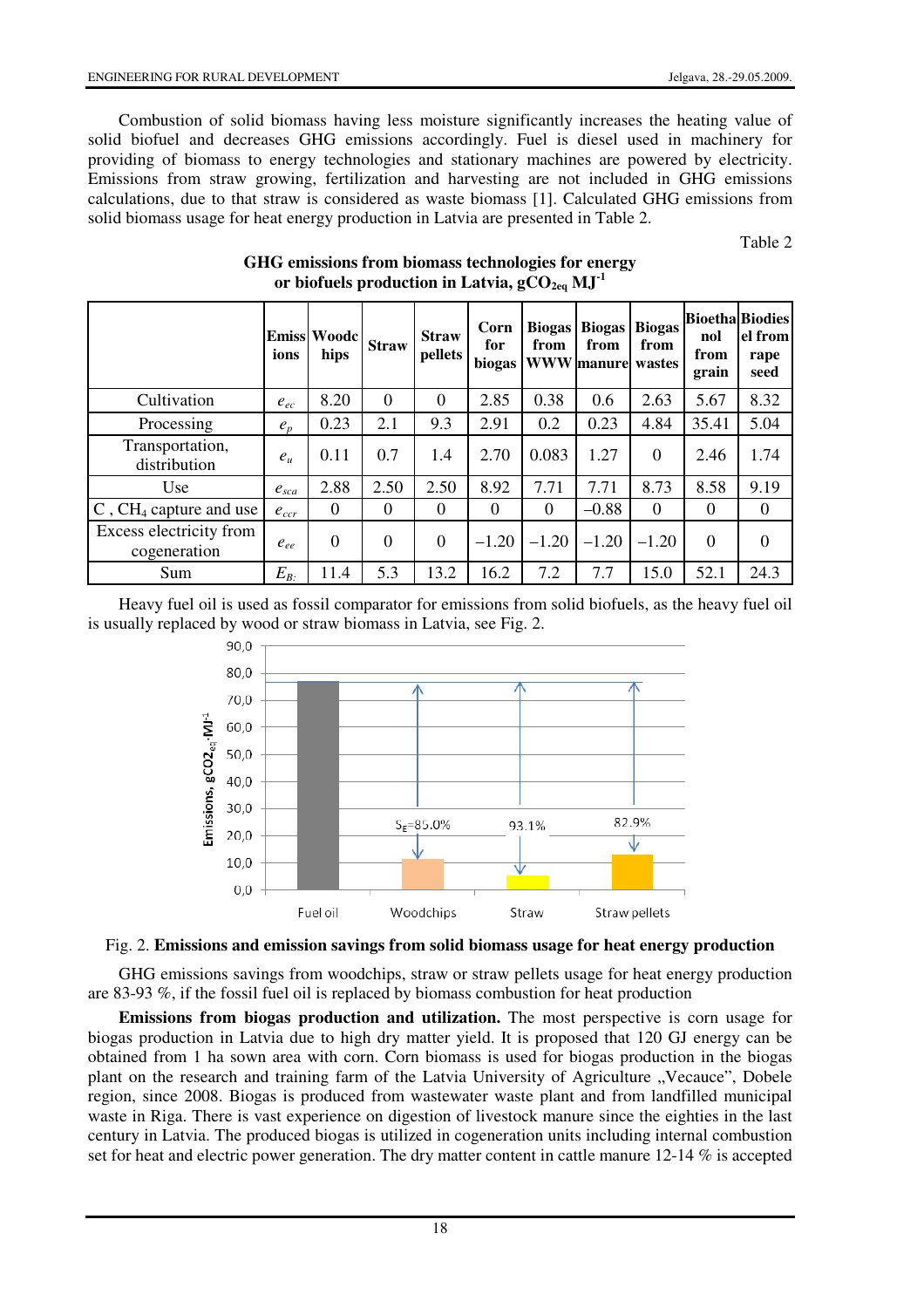for calculations of GHG emissions. GHG emission savings from usage  $(e_{\rm ccr})$  of methane escaping from manure storages in environment is included in calculations, see Table 2 and Fig. 3.



Fig. 3. **Emissions and emission savings from biomass usage for biogas production and for heat and power cogeneration** 

GHG emissions savings from biogas production/utilisation from corn, wastewater waste, manure and municipal waste are in the range of 71.2-86.2 % compared to GHG emissions from natural gas usage for cogeneration.

**Bioethanol from grain and biodiesel from rapeseed production.** There are several plants producing bioethanol from grain (wheat, rye, triticale) or biodiesel from rape seeds in Latvia. Emissions from all operations within the technology life cycle are calculated, including soil tillage, seeding, fertilization, crop protection, harvesting, biomass pretreatment, biomass processing, biofuel processing, biofuel distribution, transportation and by-product utilization. Straw is used as a cheap heat source in the production process of biofuels. Emissions and emission savings from production of liquid biofuels are shown in Fig.4. Emissions from bioethanol production can be lowered, if  $CO<sub>2</sub>$  gases released in fermentation process can be utilised in some way, e.g., to enrich the ambient air in greenhouses, for making of dry ice, to carbonate water or for other useful purposes.



Fig. 4. **Emissions and emission savings from bioethanol and biodiesel production and utilisation**

GHG emission savings from bioethanol production from grain or biodiesel from rapeseed were 37.5 % or 81.9 % compared to fossil diesel usage respectively